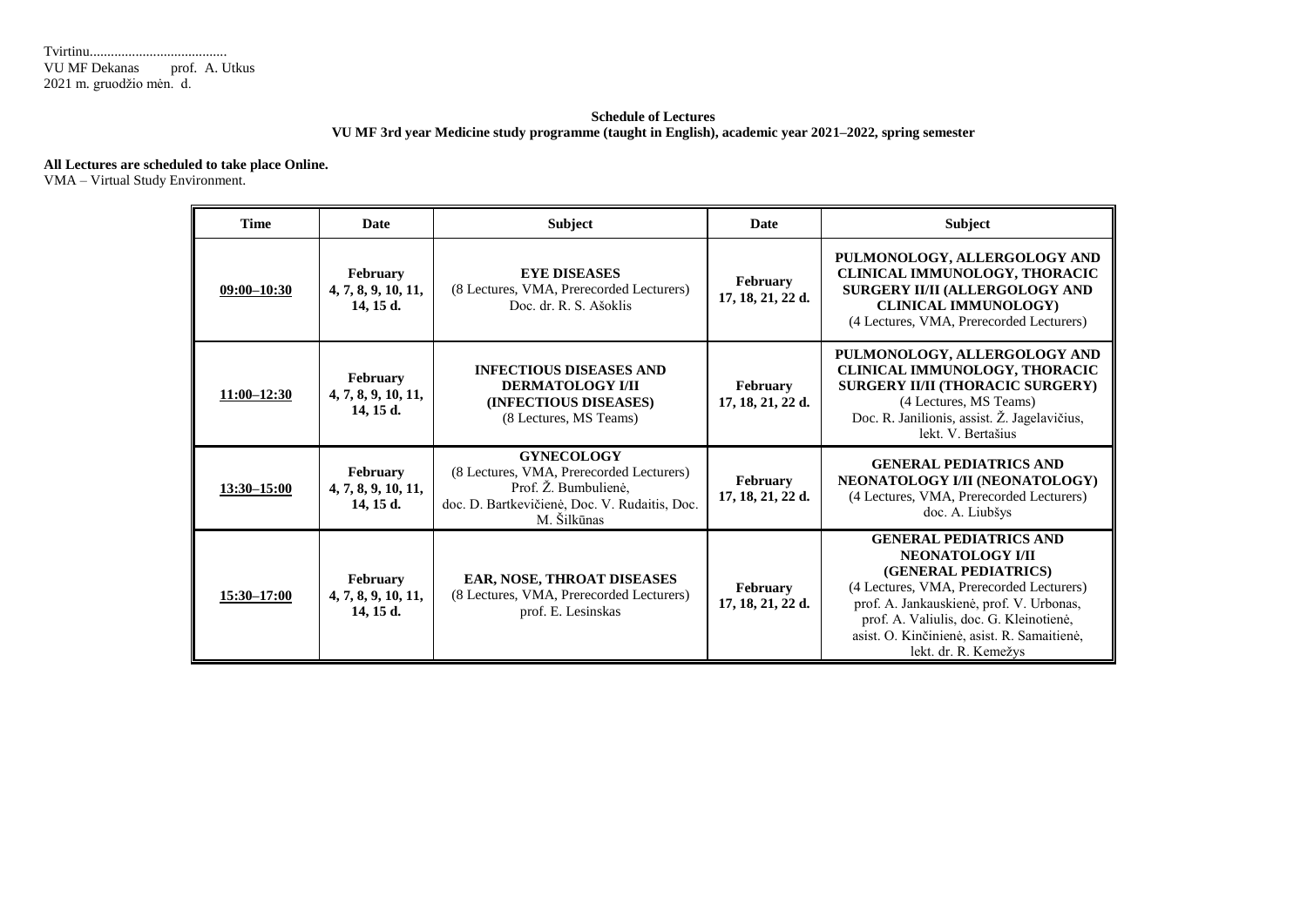Tvirtinu....................................... VU MF Dekanas prof. A. Utkus 2021 m. gruodžio mėn. .... d.

## **Schedule of Practice Classes VU MF 3rd year Medicine study programme (taught in English), academic year 2021–2022, spring semester**

**Module duration 12:00–16:00 val. Module duration may be specified in the schedule. Module starts from 23th February.**

**Practice classes are scheduled to take place at certain periods from Monday to Friday. Classes are not scheduled on Saturdays, Sundays or Holiday time.** At the end of every Module an Exam date is scheduled to take place. For Student preperation for the examination there are scheduled 2 free days from the study calender including Saturdays but not Sundays **or Holiday time.**

|       | <b>Eve Diseases</b> | Gynecology             | Eve, Nose, Throat   | Pulmonology,               | Pulmonology,              | $08:00 - 11:20$        | <b>Infectious diseases</b> | <b>General Pediatrics</b> | <b>General Pediatrics</b> |
|-------|---------------------|------------------------|---------------------|----------------------------|---------------------------|------------------------|----------------------------|---------------------------|---------------------------|
|       |                     |                        | <b>Diseases</b>     | allergology and            | allergology and           | Pulmonology,           | and dermatology I/II       | and Neonatology I/II      | and Neonatology I/II      |
|       | $02.23 - 03.07$     | $03.16 - 03.28$        |                     | clinical immunology,       | clinical immunology,      | allergology and        | (Infectious diseases)      | (Neonatology)             | (General Pediatrics)      |
|       | doc. R. Ašoklis     | 1 Subgroup             | 04.04–04.22         | thoracic surgery           | thoracic surgery          | clinical immunology,   |                            |                           |                           |
|       |                     | Pirmas dėst.           | lekt. M. Polianskis | <b>II/II</b> (Pulmonology) | <b>II/II</b> (Allergology | thoracic surgery       | $05.16 - 05.26$            | $06.15 - 06.17$           | $06.20 - 06.28$           |
|       | Egzaminas 03.10 d.  | lekt. E. Frolovas      |                     |                            | and clinical              | <b>II/II</b> (Thoracic | Infekcinių ligų            | 1 Subgroup                | 1 Subgroup                |
|       |                     |                        | Egzaminas 04.25 d.  | $04.26 - 04.28$            | immunology)               | surgery)               | centras.                   | Lekt. S. Dauengauer-      | doc. S. Petraitiene,      |
|       |                     | Egzaminas 03.31 d.     |                     | asist. K. Miškinis         |                           |                        | Santariškių g. 14          | Kirlienė                  | lekt. R. Kemežys ir kt.   |
|       |                     |                        |                     |                            | $04.29 - 05.03$           | $05.05 - 05.10$        |                            |                           |                           |
|       |                     |                        |                     |                            | prof. L.                  | 1 Subgroup             | Kaupiamoji įskaita         | Kaupiamoji įskaita        | Kaupiamoji įskaita        |
|       |                     |                        |                     |                            | Malinauskienė             |                        |                            |                           |                           |
|       |                     |                        |                     |                            |                           | Egzaminas 05.13 d.     |                            |                           |                           |
|       |                     |                        |                     |                            |                           |                        |                            |                           |                           |
| 1 gr. |                     | Gynecology             |                     |                            |                           | $12:00 - 15:20$        |                            | <b>General Pediatrics</b> | <b>General Pediatrics</b> |
|       |                     |                        |                     |                            |                           | Pulmonology,           |                            | and Neonatology I/II      | and Neonatology I/II      |
|       |                     | $03.16 - 03.28$        |                     |                            |                           | allergology and        |                            | (Neonatology)             | (General Pediatrics)      |
|       |                     | 2 Subgroup             |                     |                            |                           | clinical immunology,   |                            |                           |                           |
|       |                     | Pirmas dėst. j. asist. |                     |                            |                           | thoracic surgery       |                            | $06.15 - 06.17$           | $06.20 - 06.28$           |
|       |                     | K. Norvilaitė          |                     |                            |                           | <b>II/II</b> (Thoracic |                            | 2 Subgroup                | 2 Subgroup                |
|       |                     |                        |                     |                            |                           | surgery)               |                            | Doc. A. Liubšys           | doc. S. Petraitienė,      |
|       |                     | Egzaminas 03.31 d.     |                     |                            |                           |                        |                            |                           | lekt. R. Kemežys ir kt.   |
|       |                     |                        |                     |                            |                           | $05.05 - 05.10$        |                            | Kaupiamoji įskaita        |                           |
|       |                     |                        |                     |                            |                           | 2 Subgroup             |                            |                           | Kaupiamoji įskaita        |
|       |                     |                        |                     |                            |                           |                        |                            |                           |                           |
|       |                     |                        |                     |                            |                           | Egzaminas 05.13 d.     |                            |                           |                           |
|       |                     |                        |                     |                            |                           |                        |                            |                           |                           |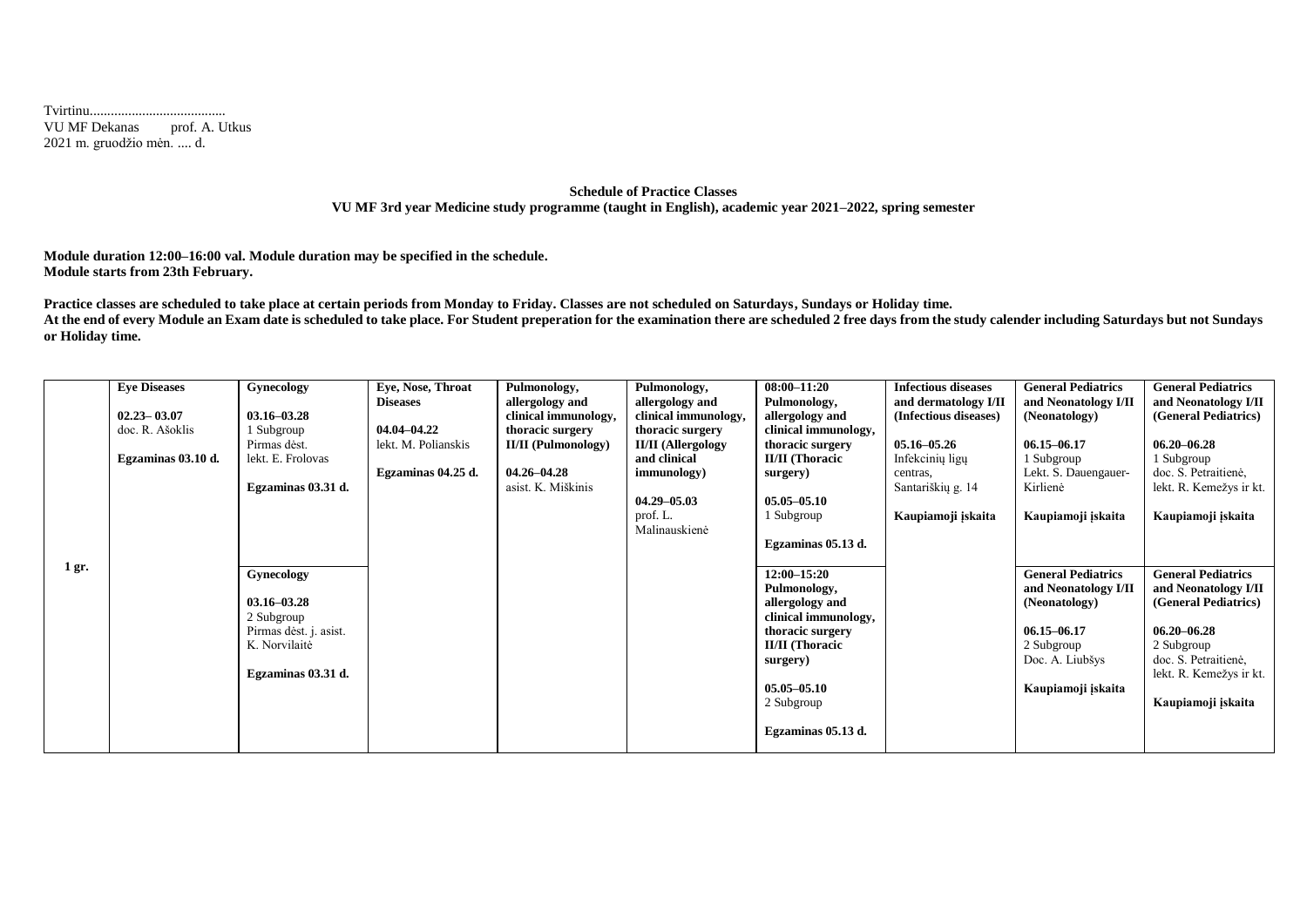|         | <b>Eye Diseases</b><br>03.08-03.21<br>doc. R. Ašoklis<br>Egzaminas 03.24                                                                                                 | <b>General Pediatrics</b><br>and Neonatology I/II<br>(Neonatology)<br>$03.28 - 03.30$<br>1 Subgroup<br>lekt. S. Dauengauer-<br>Kirlienė                                | <b>General Pediatrics</b><br>and Neonatology I/II<br>(General Pediatrics)<br>03.31-04.07<br>1 Subgroup<br>doc. S. Petraitienė,<br>lekt. R. Kemežys ir kt.                                                                                                                                                                                                                         | Gynecology<br>$04.20 - 05.02$<br>1 Subgroup<br>Pirmas dėst.<br>lekt. E. Frolovas<br>Egzaminas 05.05 d.                                                                                                                                                                                                            | Eve, Nose, Throat<br><b>Diseases</b><br>05.06-05.18<br>asist. A. Paškonienė.<br>Egzaminas 05.23 d.                                                                                                             | <b>Infectious diseases</b><br>and dermatology I/II<br>(Infectious diseases)<br>$05.27 - 06.08$<br>Infekcinių ligų<br>centras,<br>Santariškių g. 14 | Pulmonology,<br>allergology and<br>clinical immunology,<br>thoracic surgery<br><b>II/II</b> (Pulmonology)<br>$06.09 - 06.13$<br>asist. K. Miškinis                                      | $08:00 - 11:20$<br>Pulmonology,<br>allergology and<br>clinical immunology,<br>thoracic surgery<br><b>II/II</b> (Thoracic<br>surgery)<br>$06.14 - 06.17$                             | Pulmonology,<br>allergology and<br>clinical immunology,<br>thoracic surgery<br><b>II/II</b> (Allergology<br>and clinical<br>immunology)<br>$06.20 - 06.22$                                                                                                                                                                                                                                 |
|---------|--------------------------------------------------------------------------------------------------------------------------------------------------------------------------|------------------------------------------------------------------------------------------------------------------------------------------------------------------------|-----------------------------------------------------------------------------------------------------------------------------------------------------------------------------------------------------------------------------------------------------------------------------------------------------------------------------------------------------------------------------------|-------------------------------------------------------------------------------------------------------------------------------------------------------------------------------------------------------------------------------------------------------------------------------------------------------------------|----------------------------------------------------------------------------------------------------------------------------------------------------------------------------------------------------------------|----------------------------------------------------------------------------------------------------------------------------------------------------|-----------------------------------------------------------------------------------------------------------------------------------------------------------------------------------------|-------------------------------------------------------------------------------------------------------------------------------------------------------------------------------------|--------------------------------------------------------------------------------------------------------------------------------------------------------------------------------------------------------------------------------------------------------------------------------------------------------------------------------------------------------------------------------------------|
| $2$ gr. |                                                                                                                                                                          | Kaupiamoji įskaita<br><b>General Pediatrics</b><br>and Neonatology I/II<br>(Neonatology)<br>$03.28 - 03.30$<br>2 Subgroup<br>lekt. V. Gulbinienė<br>Kaupiamoji įskaita | Kaupiamoji įskaita<br><b>General Pediatrics</b><br>and Neonatology I/II<br>(General Pediatrics)<br>03.31-04.07<br>2 Subgroup<br>doc. S. Petraitienė,<br>lekt. R. Kemežys ir kt.<br>Kaupiamoji įskaita                                                                                                                                                                             | Gynecology<br>$04.20 - 05.02$<br>2 Subgroup<br>Pirmas dėst. j. asist.<br>K. Norvilaitė<br>Egzaminas 05.05 d.                                                                                                                                                                                                      |                                                                                                                                                                                                                | Kaupiamoji įskaita                                                                                                                                 |                                                                                                                                                                                         | 1 Subgroup<br>$12:00 - 15:20$<br>Pulmonology,<br>allergology and<br>clinical immunology,<br>thoracic surgery<br><b>II/II</b> (Thoracic<br>surgery)<br>$06.14 - 06.17$<br>2 Subgroup | j. asist. K.<br>Linauskienė<br>Egzaminas 06.28 d.                                                                                                                                                                                                                                                                                                                                          |
| 3 gr.   | <b>Infectious diseases</b><br>and dermatology I/II<br>(Infectious diseases)<br>$02.23 - 03.07$<br>Infekcinių ligų<br>centras.<br>Santariškių g. 14<br>Kaupiamoji įskaita | <b>Eye Diseases</b><br>$03.22 - 04.01$<br>asist. dr. R. Strupaitė<br>Egzaminas 04.05 d.                                                                                | <b>General Pediatrics</b><br>and Neonatology I/II<br>(General Pediatrics)<br>pediatrija)<br>04.08-04.25<br>1 Subgroup<br>doc. S. Petraitienė,<br>lekt. R. Kemežys ir kt.<br>Kaupiamoji iskaita<br><b>General Pediatrics</b><br>and Neonatology I/II<br>(General Pediatrics)<br>04.08-04.25<br>2 Subgroup<br>doc. S. Petraitienė,<br>lekt. R. Kemežys ir kt.<br>Kaupiamoji įskaita | <b>General Pediatrics</b><br>and Neonatology I/II<br>(Neonatology)<br>$04.26 - 04.28$<br>1 Subgroup<br>lekt. V. Gulbinienė<br>Kaupiamoji įskaita<br><b>General Pediatrics</b><br>and Neonatology I/II<br>(Neonatology)<br>$04.26 - 04.28$<br>2 Subgroup<br>Lekt. S. Dauengauer-<br>Kirlienė<br>Kaupiamoji įskaita | Gynecology<br>05.04-05.16<br>1 Subgroup<br>Pirmas dėst.<br>lekt. E. Frolovas<br>Egzaminas 05.19 d.<br>Gynecology<br>05.04-05.16<br>2 Subgroup<br>pirmas dėst. j. asist.<br>K. Norvilaitė<br>Egzaminas 05.19 d. | Eye, Nose, Throat<br><b>Diseases</b><br>$05.20 - 06.01$<br>asist. D. Rauba<br>Egzaminas 06.04 d.                                                   | Pulmonology,<br>allergology and<br>clinical immunology,<br>thoracic surgery<br><b>II/II</b> (Allergology<br>and clinical<br>immunology)<br>$06.06 - 06.08$<br>prof. L.<br>Malinauskienė | Pulmonology,<br>allergology and<br>clinical immunology,<br>thoracic surgery<br><b>II/II</b> (Pulmonology)<br>$06.15 - 06.17$<br>asist. K. Miškinis                                  | $08:00 - 11:20$<br>Pulmonology,<br>allergology and<br>clinical immunology,<br>thoracic surgery<br><b>II/II</b> (Thoracic<br>surgery)<br>$06.20 - 06.23$<br>1 Subgroup<br>Egzaminas 06.28 d.<br>$12:00 - 15:20$<br>Pulmonology,<br>allergology and<br>clinical immunology,<br>thoracic surgery<br><b>II/II</b> (Thoracic<br>surgery)<br>$06.20 - 06.23$<br>2 Subgroup<br>Egzaminas 06.28 d. |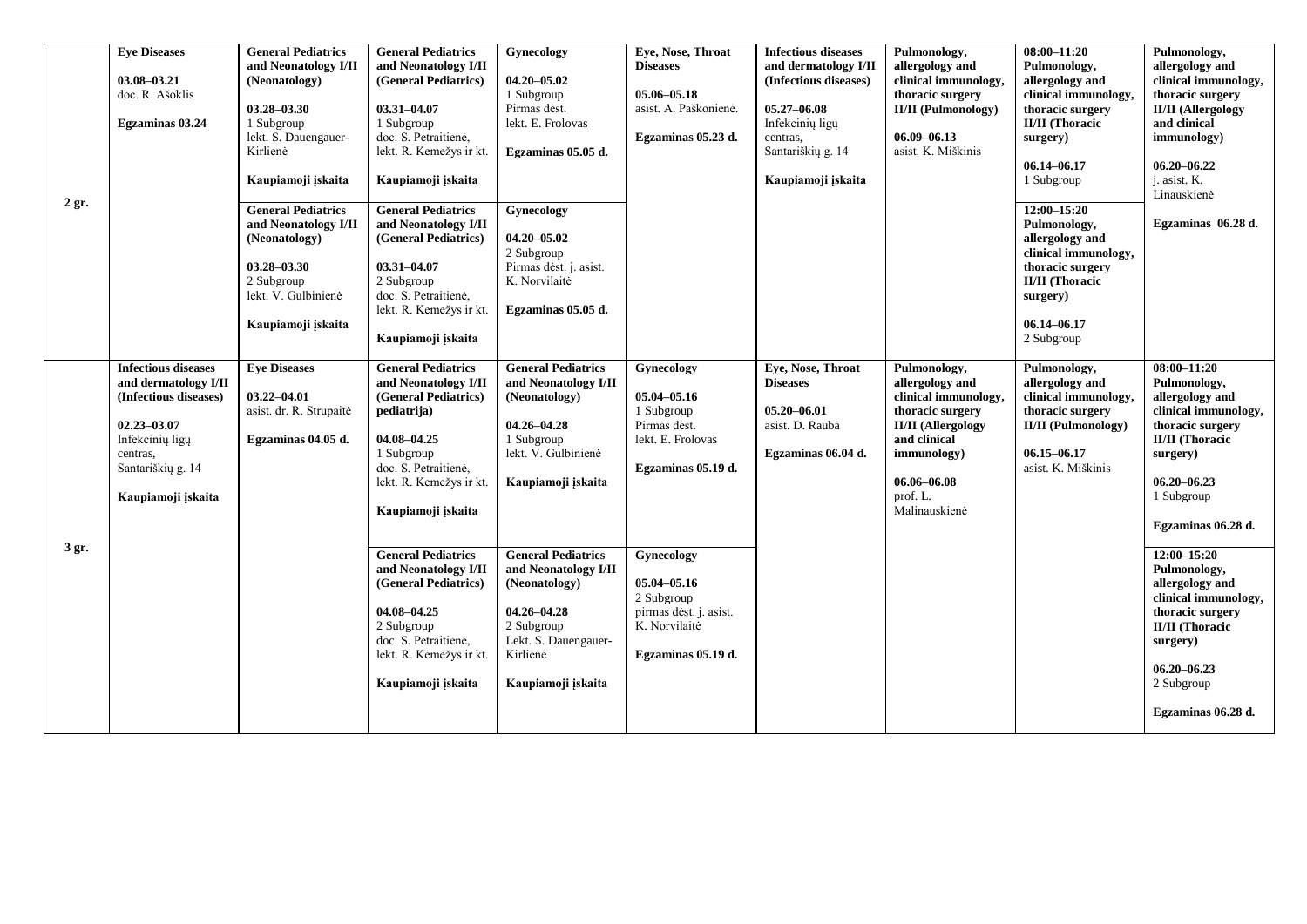| 4 gr. | <b>General Pediatrics</b><br>and Neonatology I/II<br>(Neonatology)<br>02.28-03.02<br>1 Subgroup<br>Doc. A. Liubšys<br>Kaupiamoji iskaita<br><b>General Pediatrics</b><br>and Neonatology I/II<br>(Neonatology)<br>02.28-03.02<br>2 Subgroup | <b>General Pediatrics</b><br>and Neonatology I/II<br>(General Pediatrics)<br>$03.03 - 03.10$<br>1 Subgroup<br>doc. S. Petraitiene.<br>lekt. R. Kemežys ir kt.<br>Kaupiamoji įskaita<br><b>General Pediatrics</b><br>and Neonatology I/II<br>(General Pediatrics)<br>$03.03 - 03.10$<br>2 Subgroup | <b>Infectious diseases</b><br>and dermatology I/II<br>(Infectious diseases)<br>$03.14 - 03.24$<br>Infekcinių ligų<br>centras.<br>Santariškių 14<br>Kaupiamoji įskaita | <b>Eye Diseases</b><br>04.04-04.22<br>dr. asist. A.<br>Kadziauskienė<br>Egzaminas 04.26 d.                                                                                                | $08:00 - 11:20$<br>Pulmonology,<br>allergology and<br>clinical immunology,<br>thoracic surgery<br><b>II/II</b> (Thoracic<br>surgery)<br>04.29-05.04<br>1 Subgroup<br>$12:00 - 15:20$<br>Pulmonology,<br>allergology and<br>clinical immunology,<br>thoracic surgery<br><b>II/II</b> (Thoracic | Pulmonology,<br>allergology and<br>clinical immunology,<br>thoracic surgery<br><b>II/II</b> (Allergology<br>and clinical<br>immunology)<br>$05.05 - 05.09$<br>prof. L.<br>Malinauskienė | Pulmonology,<br>allergology and<br>clinical immunology,<br>thoracic surgery<br><b>II/II</b> (Pulmonology)<br>$05.10 - 05.12$<br>asist. K. Miškinis<br>Egzaminas 05.16 d. | Gynecology<br>$05.18 - 05.30$<br>1 Subgroup<br>Pirmas dest.<br>lekt. E. Frolovas<br>Egzaminas 06.02 d.<br>Gynecology<br>$05.18 - 05.30$<br>2 Subgroup<br>Pirmas dest. j. asist.<br>K. Norvilaitė | Eye, Nose, Throat<br><b>Diseases</b><br>06.06-06.16<br>lekt. D. Vaitkūnaitė<br>Egzaminas 06.20 d.            |
|-------|---------------------------------------------------------------------------------------------------------------------------------------------------------------------------------------------------------------------------------------------|---------------------------------------------------------------------------------------------------------------------------------------------------------------------------------------------------------------------------------------------------------------------------------------------------|-----------------------------------------------------------------------------------------------------------------------------------------------------------------------|-------------------------------------------------------------------------------------------------------------------------------------------------------------------------------------------|-----------------------------------------------------------------------------------------------------------------------------------------------------------------------------------------------------------------------------------------------------------------------------------------------|-----------------------------------------------------------------------------------------------------------------------------------------------------------------------------------------|--------------------------------------------------------------------------------------------------------------------------------------------------------------------------|--------------------------------------------------------------------------------------------------------------------------------------------------------------------------------------------------|--------------------------------------------------------------------------------------------------------------|
|       | Lekt. S. Dauengauer-<br>Kirlienė<br>Kaupiamoji įskaita                                                                                                                                                                                      | doc. S. Petraitiene.<br>lekt. R. Kemežys ir kt.<br>Kaupiamoji įskaita                                                                                                                                                                                                                             |                                                                                                                                                                       |                                                                                                                                                                                           | surgery)<br>04.29-05.04<br>2 Subgroup                                                                                                                                                                                                                                                         |                                                                                                                                                                                         |                                                                                                                                                                          | Egzaminas 06.02 d.                                                                                                                                                                               |                                                                                                              |
| 5 gr. | Eye, Nose, Throat<br><b>Diseases</b><br>$02.23 - 03.07$<br>lekt. A. Morozas<br>Egzaminas 03.10 d.                                                                                                                                           | Pulmonology,<br>allergology and<br>clinical immunology,<br>thoracic surgery<br><b>II/II</b> (Pulmonology)<br>$03.14 - 03.16$<br>asist. K. Miškinis                                                                                                                                                | $08:00 - 11:20$<br>Pulmonology,<br>allergology and<br>clinical immunology,<br>thoracic surgery<br><b>II/II</b> (Thoracic<br>surgery)<br>$03.17 - 03.22$<br>1 Subgroup | Pulmonology,<br>allergology and<br>clinical immunology,<br>thoracic surgery<br><b>II/II</b> (Allergology<br>and clinical<br>immunology)<br>$03.23 - 03.25$<br>j. asist. K.<br>Linauskienė | <b>Infectious diseases</b><br>and dermatology I/II<br>(Infectious diseases)<br>$03.31 - 04.20$<br>Infekcinių ligų<br>centras,<br>Santariškių g. 14<br>Kaupiamoji įskaita                                                                                                                      | <b>Eye Diseases</b><br>$04.25 - 05.05$<br>lekt. A. Misevičė<br>Egzaminas 05.09 d.                                                                                                       | <b>General Pediatrics</b><br>and Neonatology I/II<br>(Neonatology)<br>$05.11 - 05.13$<br>1 Subgroup<br>Doc. A. Liubšys<br>Kaupiamoji įskaita                             | <b>General Pediatrics</b><br>and Neonatology I/II<br>(General Pediatrics)<br>$05.16 - 05.23$<br>1 Subgroup<br>doc. S. Petraitienė,<br>lekt. R. Kemežys ir kt.<br>Kaupiamoji įskaita              | Gynecology<br>$05.31 - 06.10$<br>1 Subgroup<br>Pirmas dest.<br>lekt. E. Frolovas<br>Egzaminas 06.14 d.       |
|       |                                                                                                                                                                                                                                             |                                                                                                                                                                                                                                                                                                   | $12:00 - 15:20$<br>Pulmonology,<br>allergology and<br>clinical immunology,<br>thoracic surgery<br><b>II/II</b> (Thoracic<br>surgery)<br>$03.17 - 03.22$<br>2 Subgroup | Egzaminas 03.29 d.                                                                                                                                                                        |                                                                                                                                                                                                                                                                                               |                                                                                                                                                                                         | <b>General Pediatrics</b><br>and Neonatology I/II<br>(Neonatology)<br>$05.11 - 05.13$<br>2 Subgroup<br>lekt. V. Gulbinienė<br>Kaupiamoji iskaita                         | <b>General Pediatrics</b><br>and Neonatology I/II<br>(General Pediatrics)<br>$05.16 - 05.23$<br>2 Subgroup<br>doc. S. Petraitienė,<br>lekt. R. Kemežys ir kt.<br>Kaupiamoji įskaita              | Gynecology<br>$05.31 - 06.10$<br>2 Subgroup<br>Pirmas dėst. j. asist.<br>K. Norvilaitė<br>Egzaminas 06.14 d. |

**Pulmonology, allergology and clinical immunology, thoracic surgery II/II (Pulmonology)** Practice classes will be held by asist. K. Miškinis, lekt. K. Kėvelaitienė, lekt. V. Kumpauskaitė.

 **Pulmonology, allergology and clinical immunology, thoracic surgery II/II (Allergology and clinical immunology)** Practice classes will be held by prof. L. Malinauskienė, doc. A. Chomičienė, j. asist. K. Linauskienė, lekt. K. Černiauskas.

• Pulmonology, allergology and clinical immunology, thoracic surgery II/II (Thoracic surgery) Practice classes will be held in Santariškiu g. 2, Santaros klinikos, C korpusas, 8 aukštas, 831 aud. Practice classes will be held by doc. R. Janilionis, asist. Ž. Jagelavičius, lekt. V. Bertašius.

 **General Pediatrics and Neonatology I/II (General Pediatrics)** Practice classes will be held by prof. A. Jankauskienė, prof. V. Urbonas, doc. S. Petraitienė, asist. R. Samaitienė, asist. S. Šaulytė Trakymienė, asist. I. Ivaškevičienė, j. asist. K. Ažukaitis, asist. O. Kinčinienė, lekt. dr. R. Kemežys. Practice classes will be held in Pediatrijos centre, Santariškių g. 4.

**General Pediatrics and Neonatology I/II (Neonatology)** Practice classes will be held by doc. A. Liubšys, lekt. V. Gulbinienė, lekt. S. Dauengauer-Kirlienė. Practice classes will be held in Neonatologijos centre, Santariškių g. 7 ir Akušerijos ir ginekologijos centre, Santariškių g. 2.